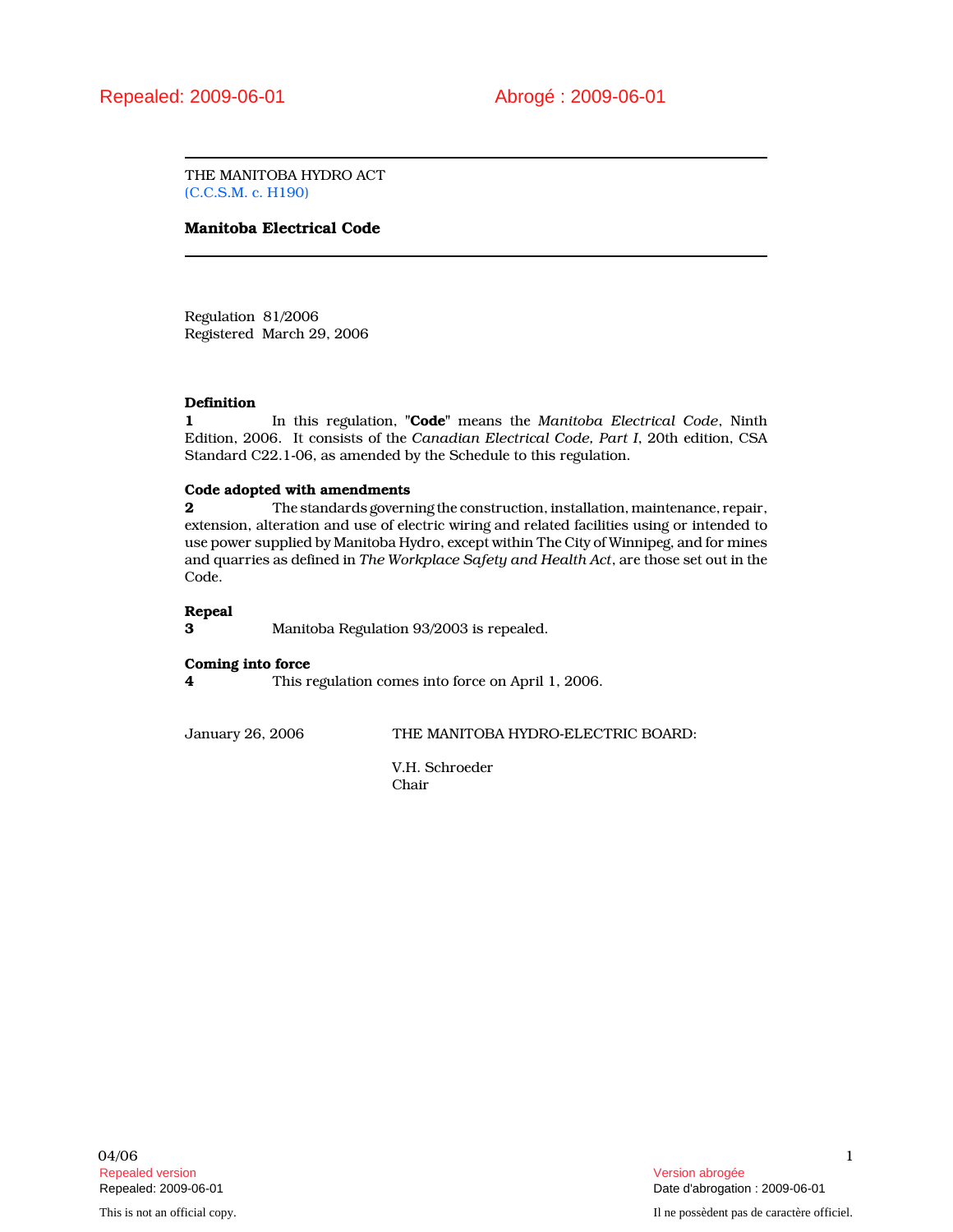# **SCHEDULE**

# AMENDMENTS TO THE CANADIAN ELECTRICAL CODE, PART I

## Amendments to Section 0 — Object, Scope, and Definitions

#### Section 0 amended

1 Section 0 of the Code is amended

# (a) in the definition "Approved", by adding the following after paragraph (b):

- (c) the equipment has been given special acceptance by Manitoba Hydro, or
- (d) the equipment has been given special acceptance by the Minister of Labour and Immigration for Manitoba;

## (b) by adding the following definition:

Chief Electrical Inspector means the person designated by Manitoba Hydro as the chief electrical inspector;

(c) by replacing the definition "Inspection department" with the following:

Inspection department means Manitoba Hydro;

# Amendments to Section 2 — General Rules

#### Rule 2-004 replaced

2 Rule 2-004 is replaced with the following:

# 2-004 Application for Inspection

- (1) No electrical work with respect to installation, alteration, repair or extension of any electrical equipment shall commence until an electrical permit is issued by the inspection department.
- (2) Notwithstanding Subrule (1), a person licensed under The Electricians' Licence Act (Manitoba) is not required to have an electrical permit for the following electrical work:
	- (a) the replacement or repair of wiring devices with an electrical rating no greater than 30 amperes, 150 volts to ground and not associated with a location as described by section 18 or 20 of the Code; or
	- (b) the replacement or repair of electrical equipment not exceeding 30 amperes, 150 volts to ground and associated with a dwelling unit; or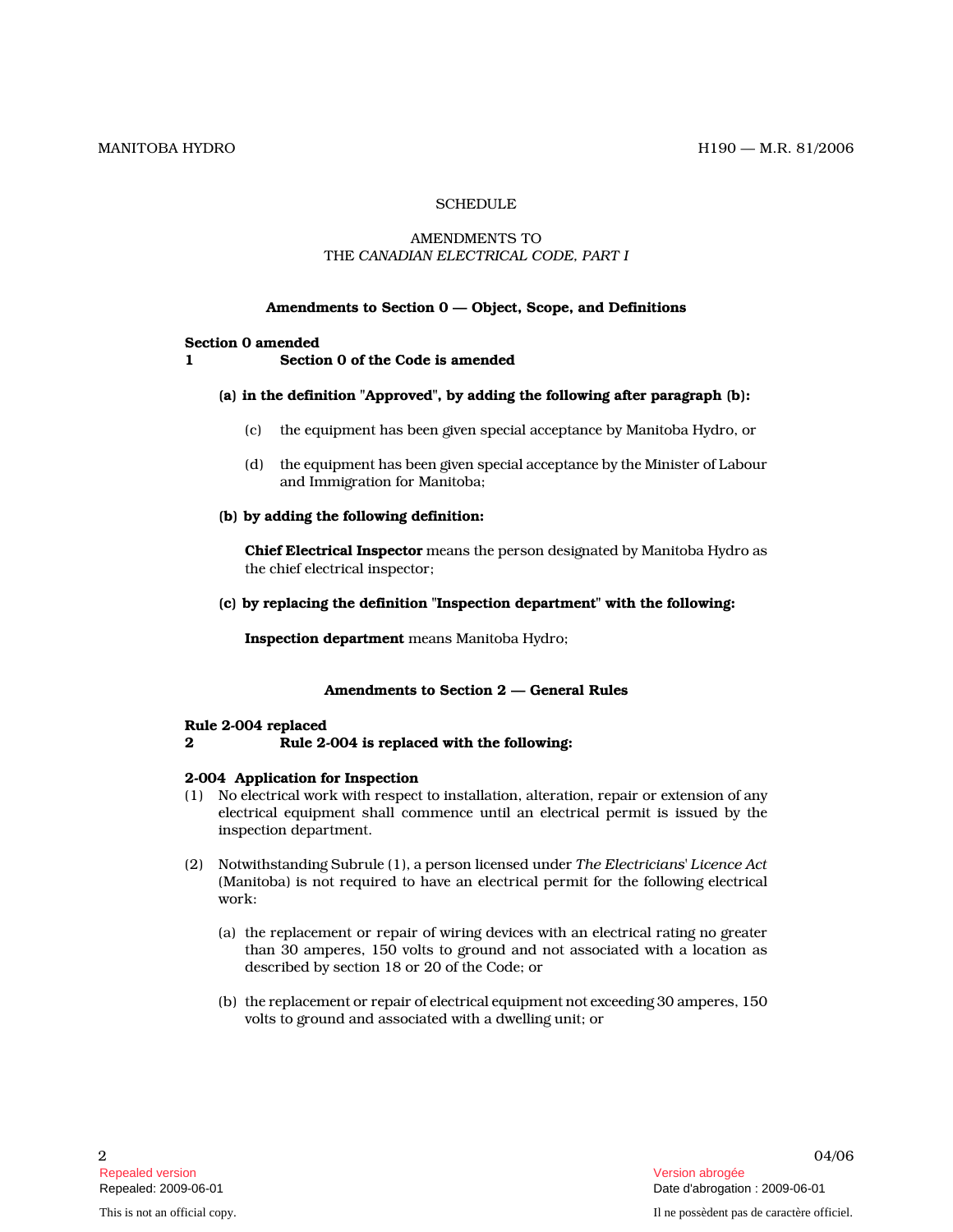- (c) electrical installations:
	- (i) where the cost of labour and materials (excluding the cost of utilization equipment supplied by the circuitry) does not exceed one hundred dollars (\$100.00) as determined by the inspection department in accordance with the current Schedule of Electrical Permit Fees; and
	- (ii) which are not associated with a hazardous location as described by sections 18 or 20 of the Code; and
	- (iii) which are not part of a consumers' service; an d
	- (iv) which do not involve the replacement or addition of distribution panels, fusible switches, motor controllers and similar equipment.
- (3) An electrical permit may be issued to:
	- (a) a person licensed under The Electricians' Licence Act (Manitoba) to perform such work as is permitted by the person's licence; or
	- (b) an allied trades person licensed by the Province of Manitoba to perform such electrical work as is permitted by the person's licence; or
	- (c) a qualified person as defined in the Canada Occupational Safety and Health Regulations under the Canada Labour Code for the purposes of work on premises regulated by those regulations; or
	- (d) an owner of residential or farm premises where:
		- (i) the applicant occupies or will occupy the premises as a dwelling, or the premises are part of the farm operation; and
		- (ii) the applicant provides electrical plans which have been examined and accepted by the inspection department; and
		- (iii) the premises, if a building, stands alone or is separated from any other occupancy or other part of the building by a fire wall or fire separation; and
		- (iv) the work to be performed is not in a hazardous location, as defined in the Code; and
		- (v) the electrical rating of the installation does not exceed 150 volts to ground, single phase and 200 amperes.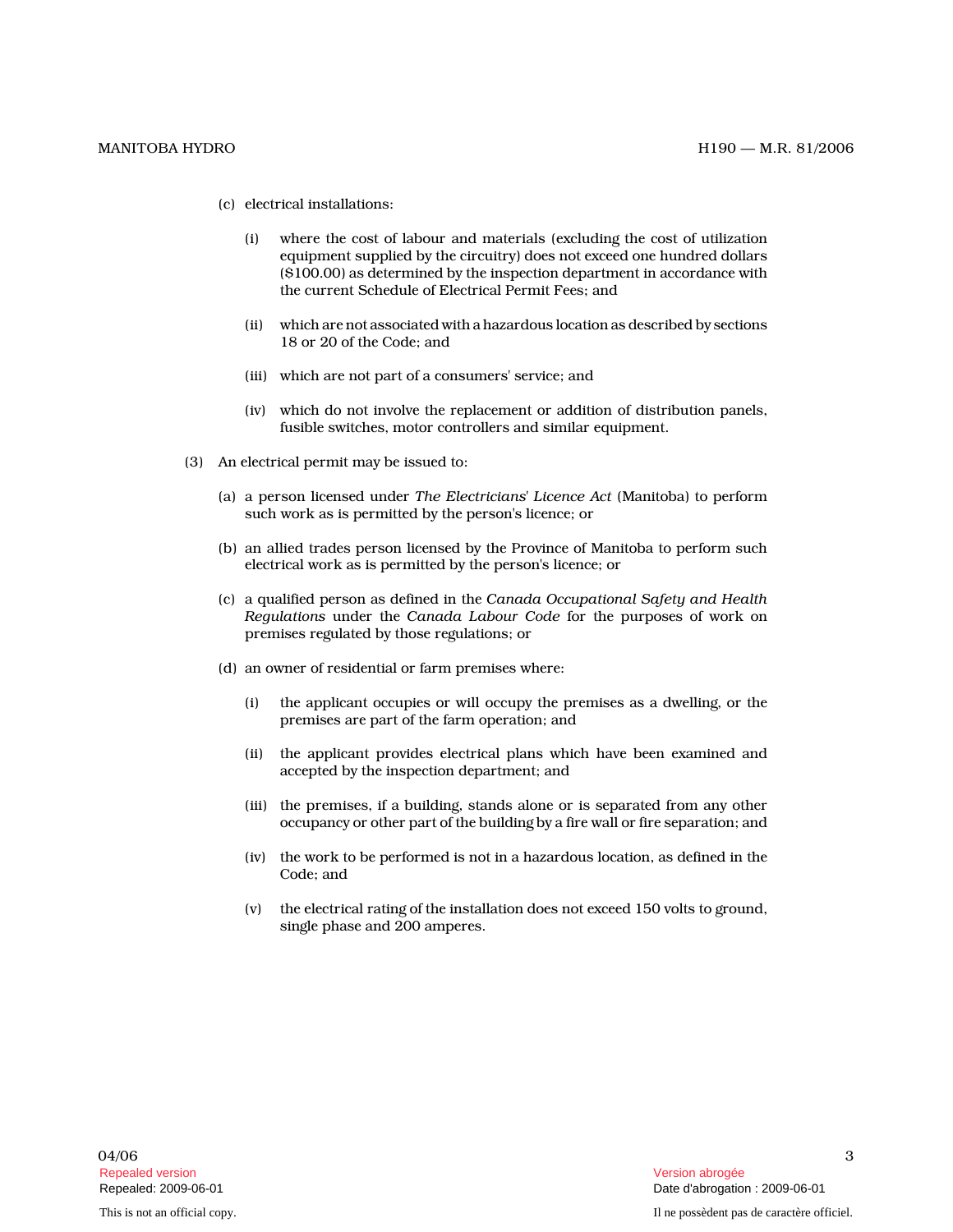- (4) An annual electrical permit may be issued for electrical work of a routine nature in connection with the maintenance or operation of a building or plant where such work is required to be performed at frequent intervals and where the owner or occupant of the building or plant employs his own electricians for that purpose, if the applicant agrees to:
	- (a) keep a record of all such work as the work is performed; and
	- (b) produce this record to the inspection department upon request; and
	- (c) remit to the inspection department such fees as are prescribed by the inspection department upon application for an annual permit; and
	- (d) pay in full any outstanding fees due to a change in status of the building or plant before the permit is renewed.
- (5) An application for an electrical permit shall be made to the inspection department giving the location and ownership of the premises in, upon or about which electrical work is to be done, the purpose of the work, details of the installation as required by Rule 2-014 and any other particulars required by the inspection department.
- (6) If an application is approved by the inspection department an electrical permit will be issued.
- (7) The inspection department may refuse to issue an electrical permit if:
	- (a) electrical work done previously by the applicant has not been completed to the satisfaction of the inspection department; or
	- (b) there are outstanding fees on previous work done by the applicant.
- (8) A permittee shall notify the inspection department as soon as the electrical work authorized by the electrical permit is completed or when an inspection is required.
- (9) At the request of the permittee, or in other circumstances determined by the Chief Electrical Inspector, the inspection department may inspect the electrical installation pursuant to the electrical permit. If the installation conforms to the Code and the appropriate fees have been paid in full in accordance with the current Schedule of Electrical Permit Fees, the inspection department will, on request, issue a Certificate of Approval.
- (10) The Chief Electrical Inspector may establish terms and conditions for the purposes of the Code, based on criteria including but not limited to safety and compliance with the Code. The inspection department may elect to forgo an inspection where the permittee or an electrician employed by the permittee has been registered by the inspection department. An electrician shall:
	- (a) notify the inspection department when an installation has been completed; and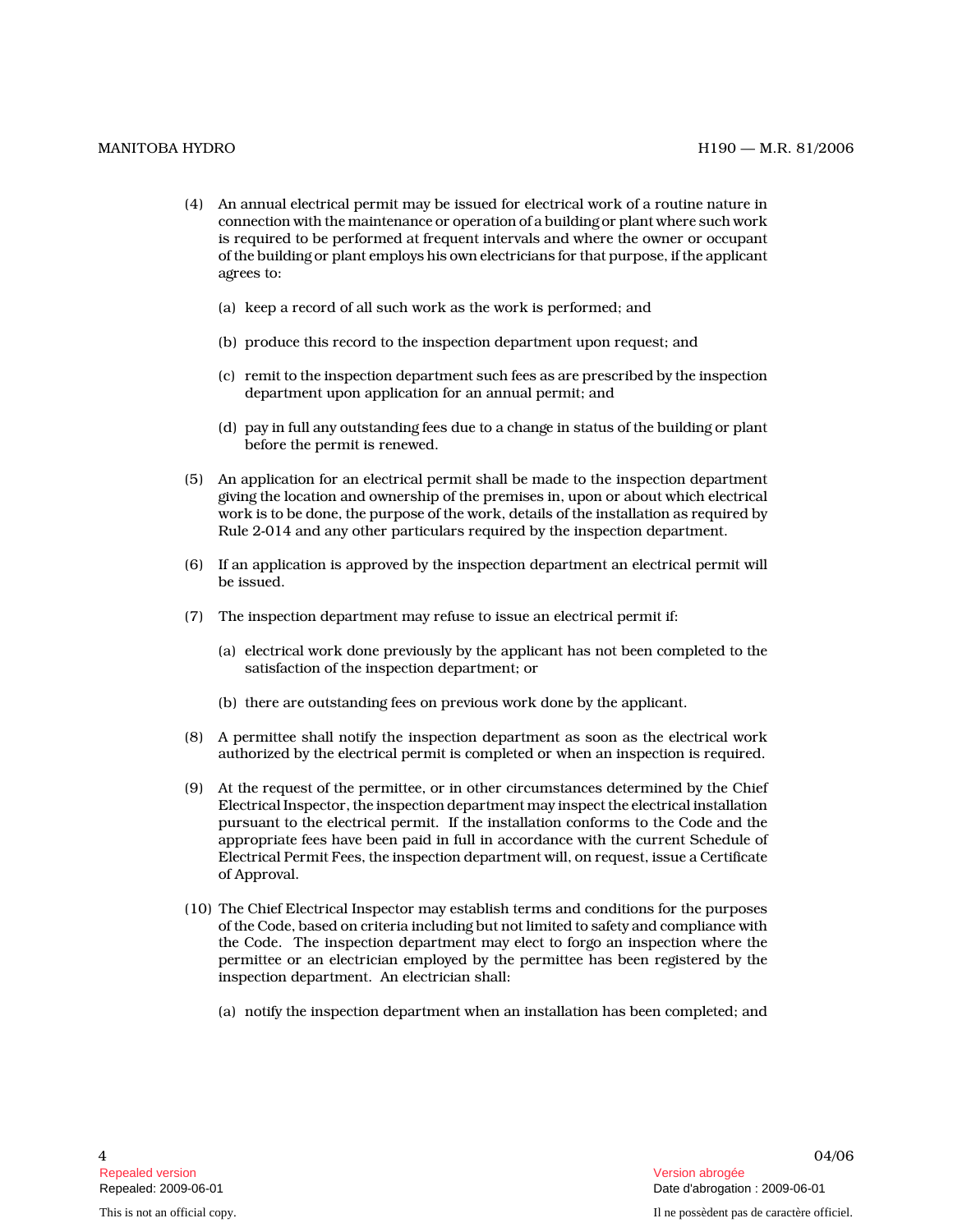(b) supply the inspection department with a signed declaration that the installation complies with the Code.

The inspection department reserves the right to audit and inspect installations by registered electricians for compliance with the Code and the Schedule of Electrical Permit Fees.

- (11) The inspection department may direct the alteration or repair of an existing electrical installation that does not conform with the requirements of the Code.
- (12) Where an application for an electrical permit is refused or where a permittee does not agree with an electrical inspection report, defect notice or interpretation of Code rules issued on any particular installation, an appeal may be made by contacting the office of the Chief Electrical Inspector of Manitoba Hydro .
- (13) The inspection department may:
	- (a) prohibit the use of an installation until inspected, tested and approved;
	- (b) direct the permittee to carry out and produce results of tests on equipment as considered necessary to ensure that the installation is properly installed.
- (14) An electrical permit will expire 90 days from the date of issuance unless the installation authorized by the electrical permit is commenced or the inspection department, in its discretion, grants an extension.
- (15) An electrical permit will expire 12 calendar months from the date of issuance unless the installation authorized by the electrical permit is not completed and the inspection department, in its discretion, grants an extension.
- (16) The issuance of an electrical permit does not obligate the owner of the premises to have the work done by the permittee.

# Rule 2-006 struck out

3 Rule 2-006 (Application for Inspection) is struck out.

#### Rule 2-008 replaced

4 Rule 2-008 (Fees) is replaced with the following:

## 2-008 Fees

(1) The amount and manner of payment of any fee payable for electrical permits or inspection of electrical installations are as prescribed by the inspection department in the Schedule of Electrical Permit Fees.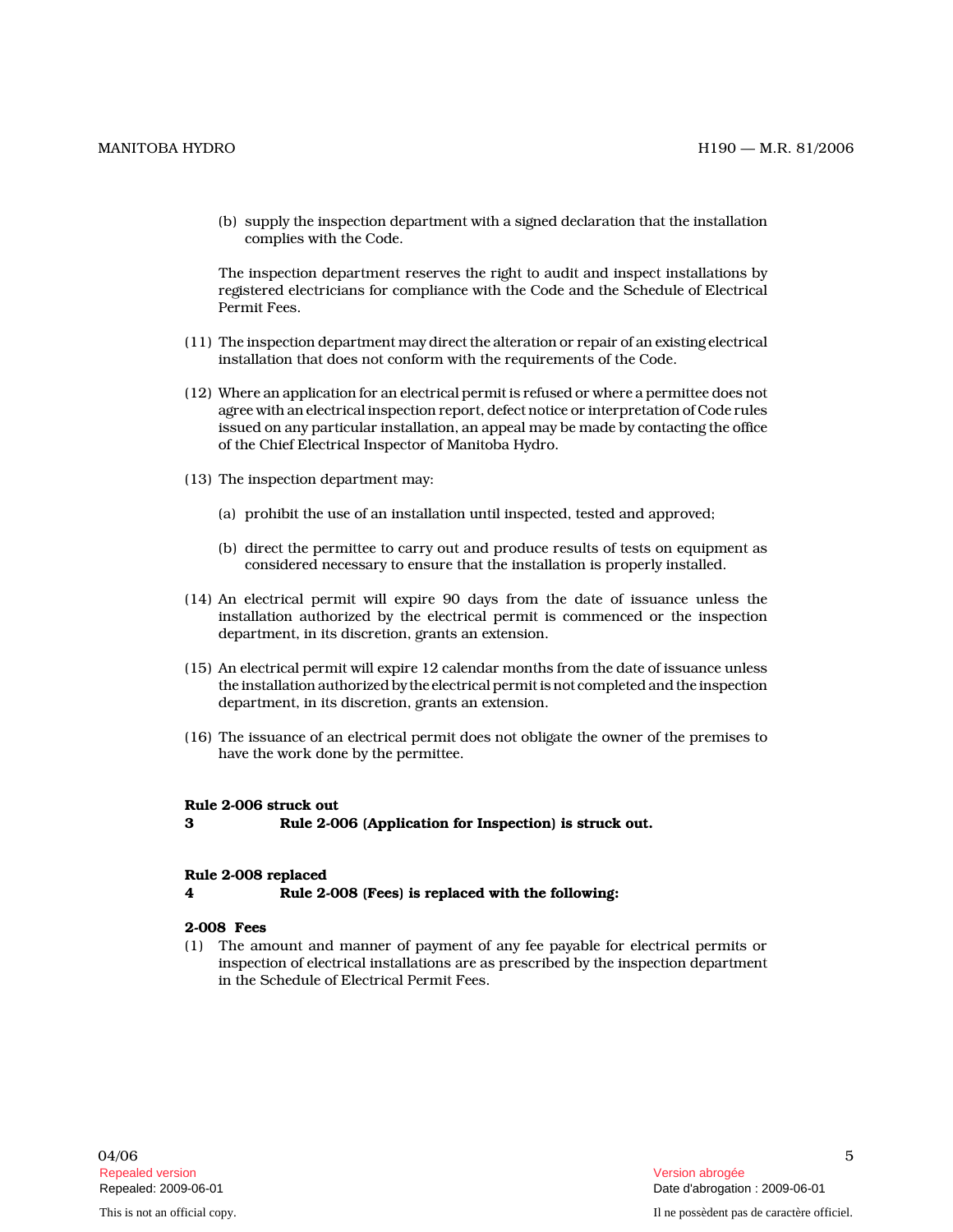- (2) Unless an electrical permit fee is payable in accordance with the terms and conditions established under Subrule (3) for pre-authorized monthly billing accounts, an electrical permit fee shall be paid in full before an electrical permit is issued.
- (3) Manitoba Hydro may establish terms and conditions for pre-authorized monthly billing accounts for the payment of electrical permit fees.
- (4) A cheque or money order in payment of electrical permit or inspection fees shall be made payable to Manitoba Hydro.
- (5) The inspection department has the right at any time to make adjustments in the electrical permit fee payable as a result of additions or deletions to the work specified in the electrical permit or to correct errors in the calculation of fees made at the time the electrical permit was issued.
- (6) The inspection department will refund any fee paid for an unused electrical permit if application is made within one year of the date of the issuance of the electrical permit, but reserves the right to deduct an amount equal to any costs and expenses that it incurs in connection therewith and will in any case deduct an amount equal to the current minimum fee.

#### Rule 2-010 struck out

5 Rule 2-010 (Posting of Permit) is struck out.

#### Rule 2-014 replaced

6 Rule 2-014 (Plans and Specifications) is replaced with the following:

#### 2-014 Plans and Specifications

- (1) Plans and specifications are required for:
	- (a) electrical installations where:
		- (i) the installation is carried out by an owner of farm or residential premises; or
		- (ii) the ampacity of the service entrance equipment exceeds 200 amperes single phase or the supply service is multi-phase; or
		- (iii) the installation operates at voltages in excess of 750 volts; or
	- (b) installations covered by section 18, 20, 22, 24 or 36 of the Code; or
	- (c) such other installations as may be prescribed by the inspection department.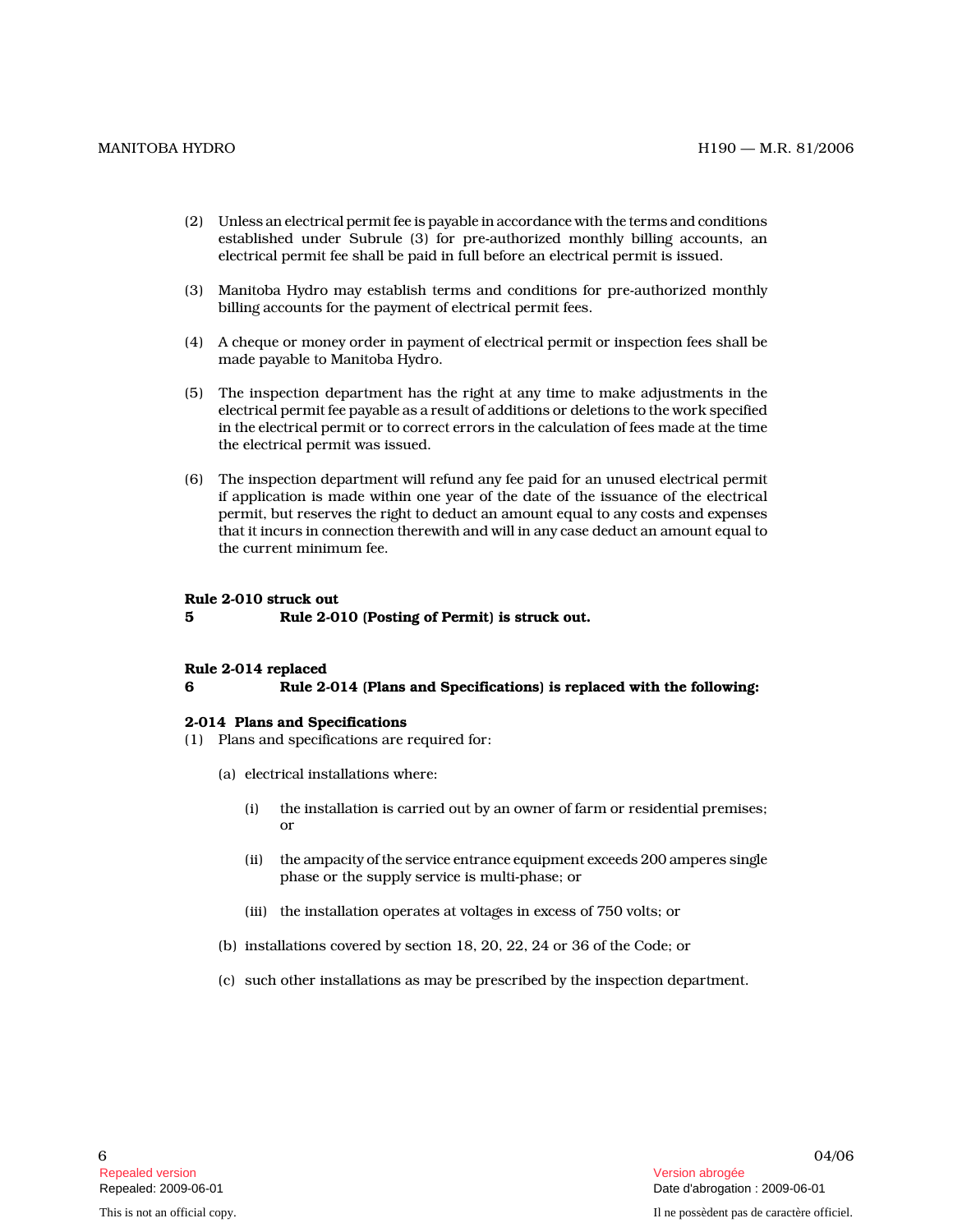- (2) Plans and specifications required by Subrule (1) shall be submitted to the inspection department (one copy to be retained by the inspection department) within 10 days after the electrical permit is issued.
- (3) Drawings and specifications required by sections 24 and 36 of the Code shall be prepared and signed by, and bear the seal of, a registered professional engineer.
- (4) The responsible professional engineer for a large or complex installation, as determined by the Chief Electrical Inspector, shall submit a letter to the inspection department stating his or her responsibility for the inspection of construction for the installation to ensure conformity with the approved plans and specifications. Note: Subrule 2-004(1) still applies.
- (5) Upon completion of an installation under Subrule (4), the responsible professional engineer shall submit a certificate stating:

"I hereby certify that I have inspected the installation for compliance to the approved plans and specifications and find the installation in compliance with the requirements of the Manitoba Electrical Code."

(6) Where current transformer revenue metering is required for an installation, plans and a list of loads, as required by the Manitoba Hydro Customer Metering Standards, are required to be submitted before the revenue metering will be ordered by the inspection department.

# Rule 2-025 added

7 The following is added after Rule 2-024:

## 2-025 Special Acceptance Inspection

A special acceptance inspection may be made of electrical equipment that is not approved by or does not bear the approval mark of an accredited certification organization. In general, this applies to electrical equipment:

- (a) of other than a regular line of manufacture; or
- (b) manufactured or produced singly or in small quantities; or
- (c) built to a customer's order.

7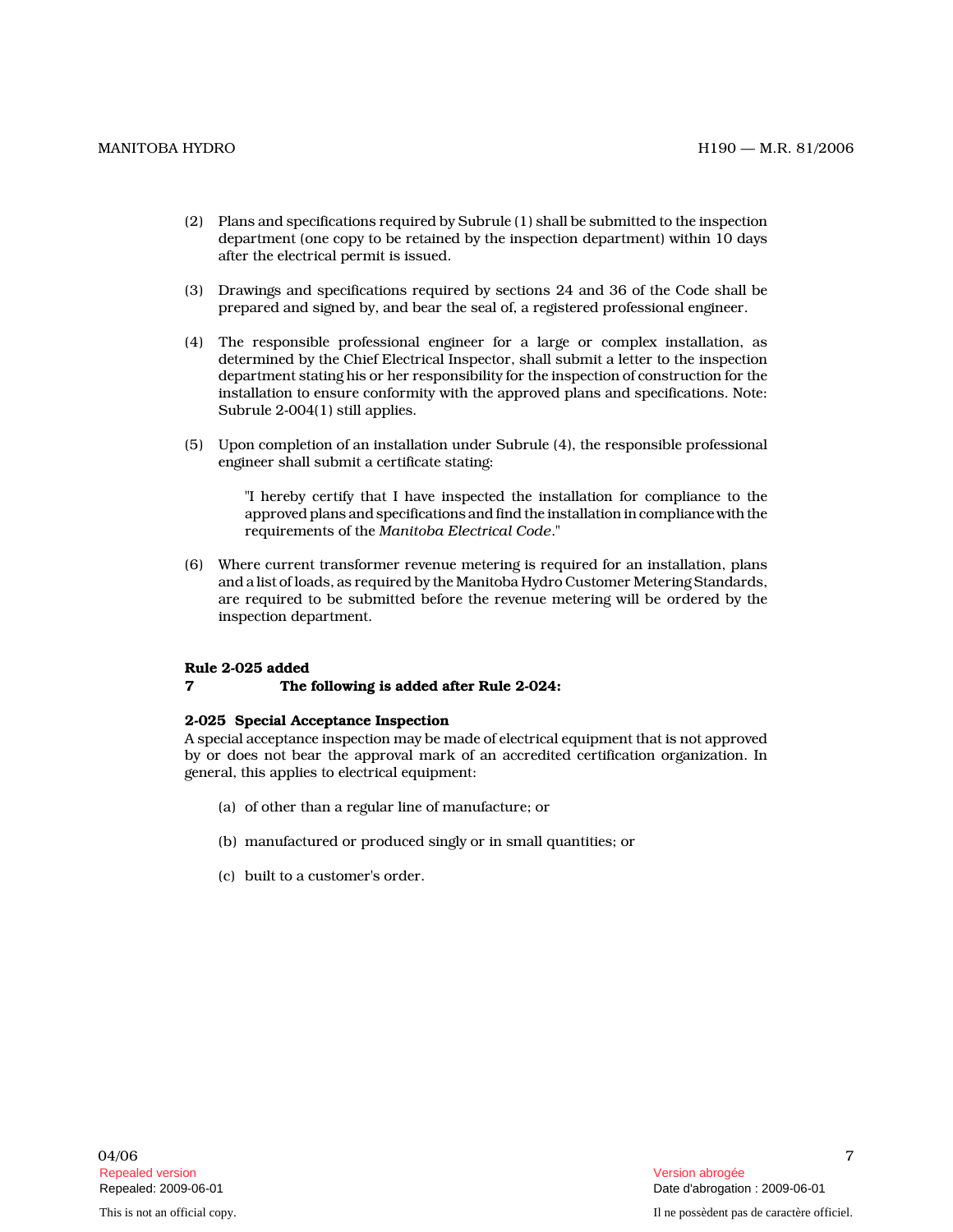# Rule 2-030 replaced

# 8 Rule 2-030 (Deviation or Postponement) is replaced with the following:

## 2-030 Deviation or Postponement

Notwithstanding Subrule 2-004(9), the inspection department may by special permission approve an installation that does not conform to the standards established by this Code where, in the opinion of the inspection department, the installation provides a standard of safety equivalent to the standard provided by the Code. The special permission shall specify the aspects of the installation that do not conform to the Code and the equivalent electrical requirements.

## Amendment to Section 6 — Services and Service Equipment

## Rule 6-400 amended

# 9 Rule 6-400 (Metering Equipment) is amended by renumbering it as Rule 6-400(1) and by adding the following as Subrule (2) :

(2) For determining the type of metering equipment required by the supply authority, reference shall be made to supply authority metering standards which shall be amendatory or additional to Rules 6-402 to 6-412.

## Amendment to Section 10 — Grounding and Bonding

#### Subrule 10-700(1) amended

# 10 Subrule 10-700(1) (Grounding Electrodes) is amended by replacing paragraph (a) with the following:

(a) manufactured grounding electrode shall be copper clad and not less than 15.8 mm in diameter;

#### Amendment to Section 12 — Wiring Methods

#### Rule 12-2208 replaced

11 Rule 12-2208 (Provisions for Bonding) is replaced with the following:

# 12-2208 Provisions for Bonding

Metal cable trays shall be adequately bonded at intervals not exceeding 15 m and the size of bonding conductors shall be based on the maximum rating or setting of an overcurrent device in the circuits carried by the cable tray in accordance with Rule 10-814.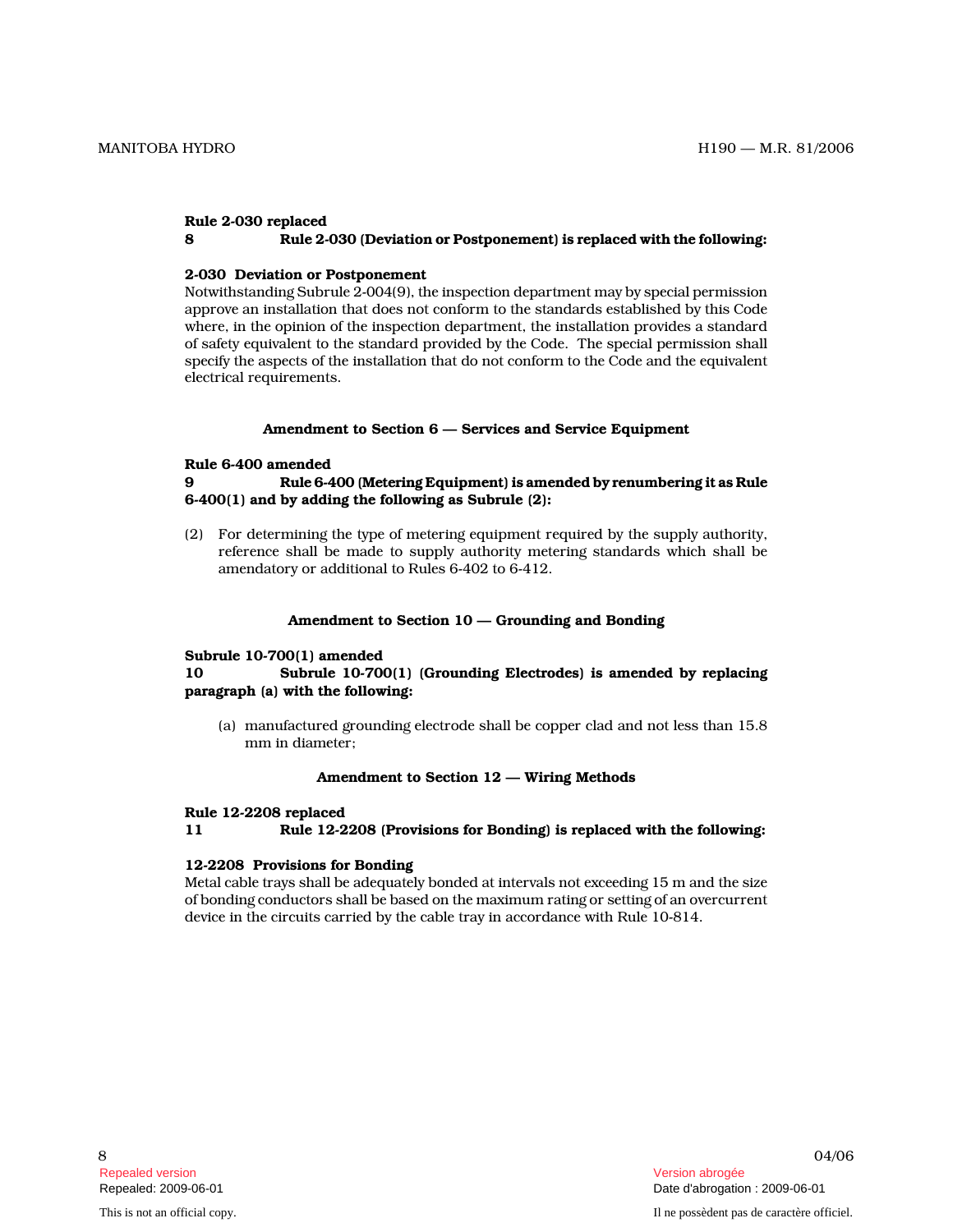### Amendments to Section 26 — Installation of Electrical Equipment

## Rule 26-008 replaced

12 Rule 26-008 (Sprinklered Equipment) is replaced with the following:

### 26-008 Sprinklered Equipment

Electrical service and distribution equipment with ventilation openings located in sprinklered buildings or spaces shall be protected where needed by noncombustible hoods or shields so arranged as to minimize interference with the sprinkler equipment.

# Rule 26-700 amended

## 13 Rule 26-700 (Receptacles, General) is amended by adding the following after Subrule (11):

- (12) Where a sump is required by the Winnipeg Building By-law or the Manitoba Building Code for the control of water from a subsurface drainage (weeping tile) system:
	- (a) a receptacle shall be installed for the connection of the sump pump; and
	- (b) the receptacle for the sump pump shall be supplied from a branch circuit that supplies no other outlets or equipment.

## Rule 26-714 amended

14 Rule 26-714 (Receptacles in Single Dwellings) is amended by adding "and" at the end of paragraph (b) and adding the following after paragraph (b):

(c) at least one receptacle shall be provided for each driveway.

### Rule 26-724 amended

15 Rule 76-724 (Branch Circuits for Single Dwelling) is amended by adding "and" at the end of paragraph (b) and adding the following after paragraph (b):

(c) at least one branch circuit shall be provided solely for the receptacle(s) provided for each driveway as required by paragraph 26-714(c).

9